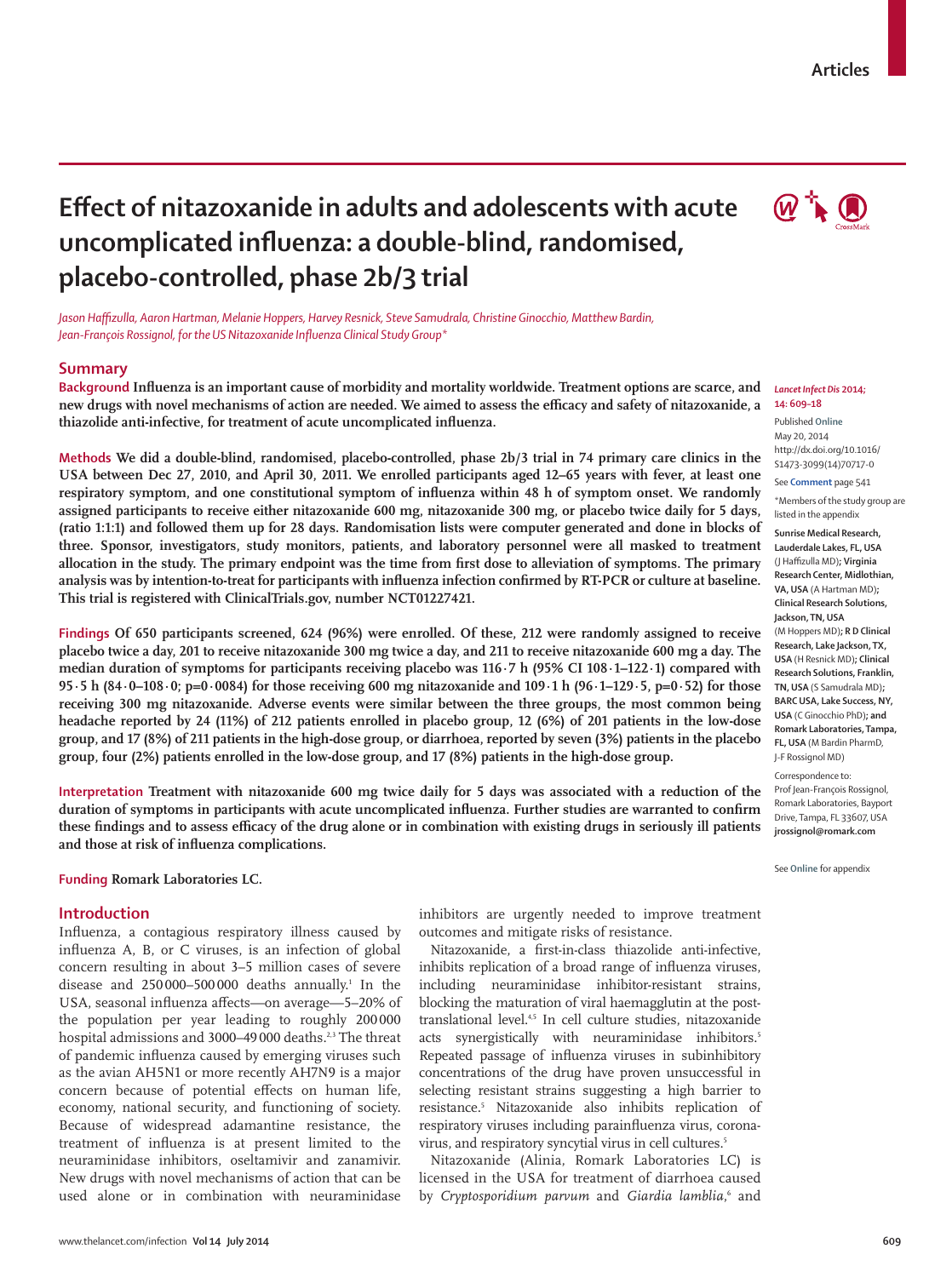has been widely used throughout Latin America for treatment of intestinal parasitic infections. A 300 mg controlled-release tablet was developed to deliver plasma con centrations suitable for treatment of viral respiratory infections. We aimed to assess safety and efficacy of two different doses of nitazoxanide in reducing the duration of symptoms of acute uncomplicated influenza.

### **Methods**

#### **Study design and participants**

We designed this phase 2b/3 randomised clinical trial in consultation with US Food and Drug Administration (FDA) Guidance for Industry7 and published clinical trials of oseltamivir and zanamivir.<sup>8-12</sup> Efficacy of nitazoxanide in treatment of acute uncomplicated influenza had to be established before doing studies in seriously ill patients or patients at high risk of complications of influenza. Because of the variability of disease and difficulties defining margins of noninferiority to existing drugs, we used a placebo to clearly assess the activity of the drug. The 300 mg and 600 mg doses of nitazoxanide used in this study were selected on the basis of past experience with the pharmacokinetics and tolerability.<sup>13</sup>

We recruited patients from 74 primary care clinics in the USA. The main eligibility criteria were participants aged 12–65 years, oral temperature greater than 38°C (>100·4°F), at least one respiratory symptom (cough, sore throat, nasal discharge, nasal congestion, sneezing) and one constitutional symptom (headache, myalgia, sweats or chills, fatigue), symptom duration of 48 h or less, and confirmation of influenza by a laboratory in the local community (30 mile radius of the site). We excluded because of severity of illness requiring admission to hospital, high risk of influenza-related complications according to Infectious Diseases Society of America guidelines14 or present US Centers for Disease Control and Prevention (CDC) criteria,<sup>15</sup> vaccination for seasonal influenza on or after Aug 1, 2010, treatment with any dose of oseltamivir, zanamivir, amantadine, rimantadine, nitazoxanide, or any investigational drug therapy within 30 days before screening, and active respiratory allergies or pre-existing illnesses that could place the participant at an unreasonably increased risk.

The central institutional review board (IRB) or a local IRB at each centre approved the protocol. The trial was done under an investigational new drug application with the FDA and done in accordance with guidelines set by the World Medical Assembly (Declaration of Helsinki, last amendment in Seoul, 2008). Every participant or their guardian gave written informed consent. Participants younger than 18 years of age provided written assent.

#### **Randomisation and masking**

Randomisation lists were computer generated. Every participant was randomly assigned (ratio 1:1:1) to receive either two bottles containing nitazoxanide 300 mg tablets (nitazoxanide 600 mg group), one bottle containing nitazoxanide 300 mg tablets plus one bottle containing placebo tablets (nitazoxanide 300 mg group), or two bottles of placebo (placebo group). Nitazoxanide tablets and placebo tablets were packaged in white high-density polyethylene bottles, each containing ten tablets. Participants were instructed to take two tablets, one from each bottle, twice daily with food for 5 days. The randomisation lists and medication packages were prepared by an independent third party who maintained the blinding of the trial until the database was locked. Randomisation was done in blocks of three. Masked study medication (three treatment kits per block) were assigned to every investigator who sequentially assigned treatment numbers to participants as they were enrolled. The randomisation list was masked to study participants such as sponsor, investigators, study monitors, patients, and laboratory personnel.

#### **Procedures**

Immediately after obtaining informed consent and verifying eligibility, every patient had a baseline (day 1) physical examination and medical history recorded. We obtained two nasopharyngeal swabs (nylon flocked dry swabs, Copan Diagnostics, Murrieta, CA, USA), and blood and urine samples for laboratory safety testing and calculation of influenza antibody titres. Study drugs were dispensed, and participants were instructed to use a diary twice daily (roughly every 12 h) to record the time and amount of every dose of study drug, symptom severity, concomitant medications, and adverse events. At every diary entry, the participants graded all nine symptoms (runny nose, nasal congestion, sore throat, cough, headache, muscle aches, tiredness or fatigue, feverish, and sweats or chills) on a scale of 0 to 3 as absent (0), mild (1), moderate (2), or severe (3). Participants completed the diaries up to at least study day 7, or until all symptoms were either absent or mild and had remained so for at least 24 h.

A study nurse visited or telephoned every participant daily on study days 2–5 to review symptoms and check for influenza-related complications. Participants returned to the clinic for physical examination and diary review on day 7 and day 28. We obtained blood and urine samples for laboratory safety tests and nasopharyngeal swabs for virology testing on day 7. We obtained a blood sample for measurement of influenza antibody titres on day 28. At ten sites, a nurse visited participants on days 2, 3, 4, and 5 to collect two nasopharyngeal swabs. We selected 24 participants for 12 h assessment of pharmacokinetics immediately after their first dose on the morning of day 2 (12 h after their last dose on day 1). Antiviral drugs for influenza, over-the-counter cough or cold medications, and anti-allergy drugs for respiratory allergies were prohibited during the study. Paracetamol was allowed as necessary for fever (oral temperature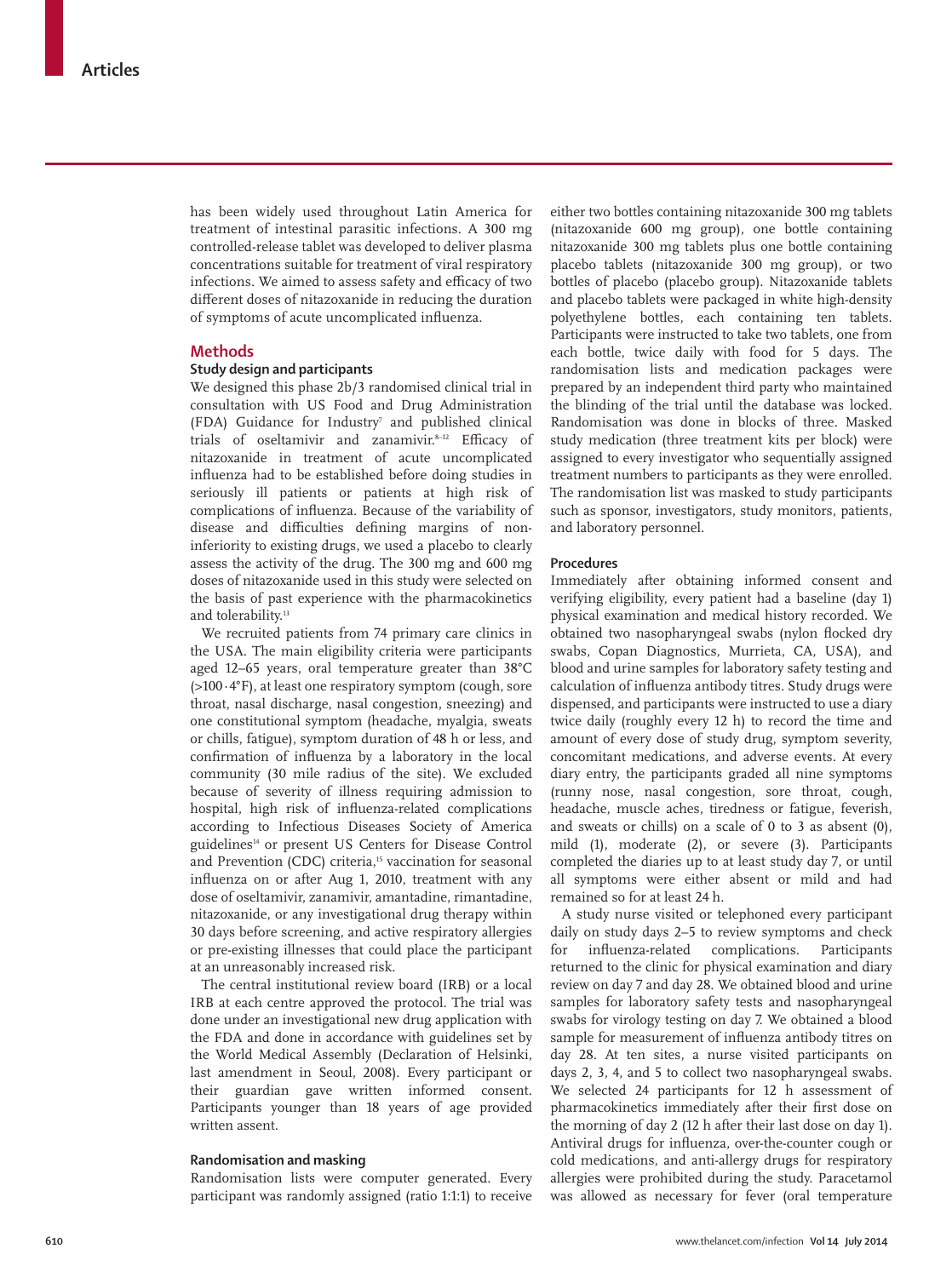≥38°C). To monitor compliance, participants returned the bottles in which the medication was dispensed along with any unused medication, and pill counts were recorded.

Laboratory safety tests were haematology tests (complete blood count with differential), blood chemistry tests (comprehensive metabolic panel with lipid profile), and urinalysis at baseline and on day 7. North Shore-LIJ Health System Laboratories in collaboration with BARC USA (Lake Success, NY, USA) did virology tests on nasopharyngeal swab, which were placed into 3 mL of viral transport medium and transported refrigerated to a central laboratory within 24 h. The swab samples were eluted, divided into aliquots, and immediately frozen at -70°C. Nasopharyngeal swabs at baseline and on day 7 were cultured for influenza viruses and analysed by RT-PCR with the ProdesseProflu+ (Gen-Probe Prodesse, Waukesha, WI, USA) for influenza A and B and the Luminex xTag RVP v1 assay (Luminex Corporation, Austin, TX, USA) to detect influenza A (non-specific for subtype), influenza A subtypes seasonal H1 and H3, influenza B, respiratory syncytial virus A, respiratory syncytial virus B, adenovirus, human meta-pneumovirus, enterovirus or rhinovirus, parainfluenza viruses 1, 2, 3, and 4, and coronaviruses 229E, OC43, NL63, and HKU1. Samples positive for influenza A were also analysed by real-time RT-PCR for 2009 influenza A H1N1 on the basis of CDC protocol.16 For participants positive for influenza A or B by culture or RT-PCR at baseline, viral titres were measured at baseline and all subsequent collection points. We calculated titres as  $log_{10}$  tissue culture infective dose<sub>50</sub> (TCID<sub>50</sub>)/0·2 mL and as  $log_{10}$ RNA copies with a quantitative RT-PCR method developed and validated by North Shore-LIJ Health System Laboratories. For participants diagnosed with influenza by culture or RT-PCR at baseline, we measured influenza antibody titres by haemagglutination inhibition assay from serum samples obtained at baseline and at day 28 to assess effect of treatment on humoral immune response. Reference antigens used for measurement of antibody titres were H1/A/ California/7/2009, H3/A/Perth/16/2009, and B/ Brisbane/60/2008. To assess potential for resistance, we tested the viruses cultured from nasopharyngeal swab samples of nitazoxanide-treated participants on day 5 or day 7 and the corresponding virus sample from baseline (day 1) for susceptibility to tizoxanide as previously described.5

#### **Outcomes**

The primary endpoint for the clinical trial was time from first dose to alleviation of symptoms based on patientreported symptom data. This method has been validated by clinical trials of oseltamivir and zanamivir.<sup>8-12</sup> We deemed the symptoms of the participants as alleviated at the beginning of the first 24 h period throughout which each symptom was graded as either absent or mild (0 or 1). In addition to the seven symptoms (cough, nasal obstruction, sore throat, fatigue, headache, myalgia, and feverishness) monitored in the oseltamivir and zanamivir studies, participants enrolled in this study also monitored runny nose and sweats or chills. Secondary endpoints



**Figure 1:** Trial profile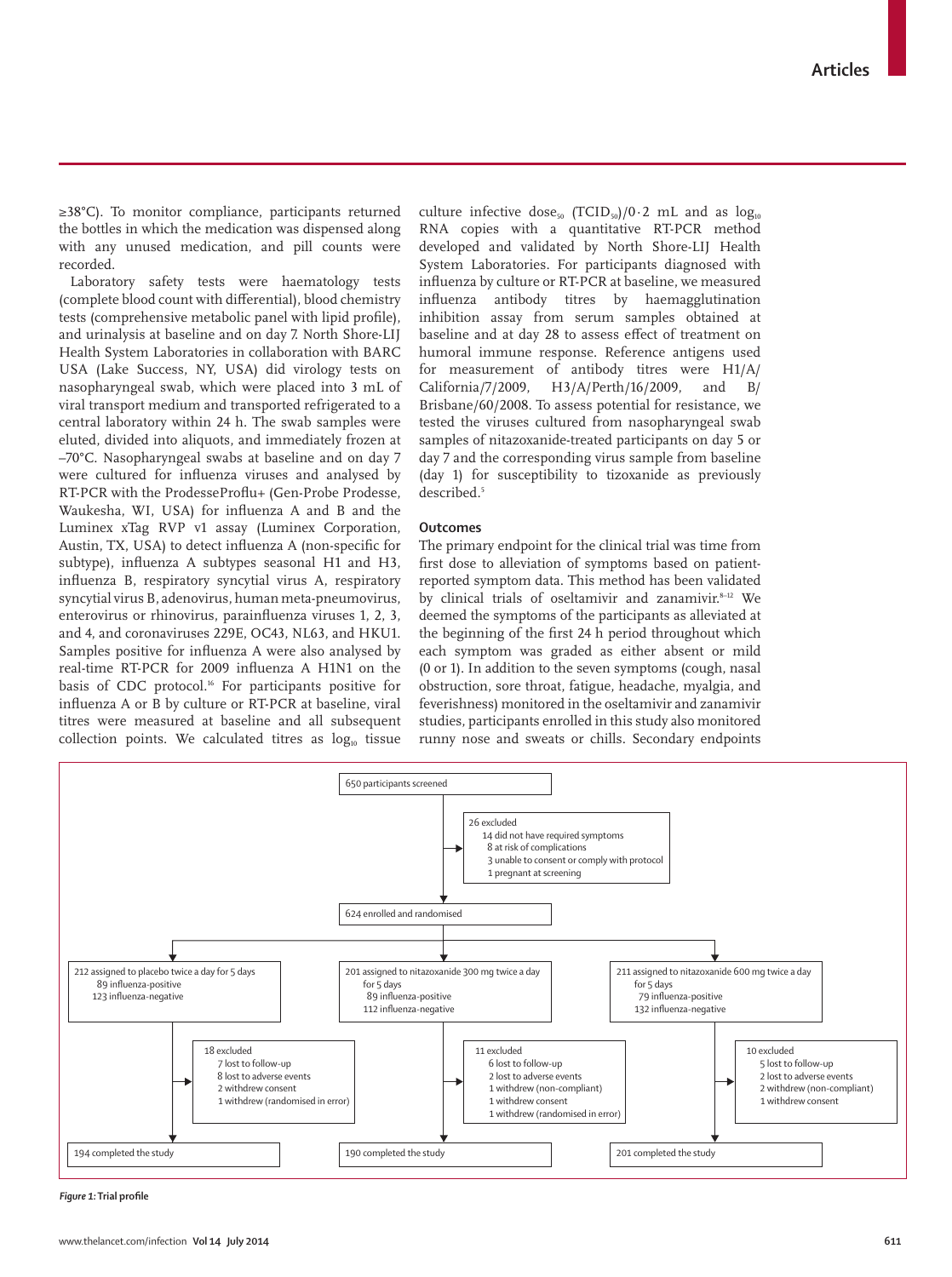were change in influenza virus titre with time, time to cessation of viral shedding, time to alleviation of individual symptoms, symptom severity, complications of influenza, time to return to normal activity, time lost from work, and influenza antibody response.

#### **Statistical analysis**

We analysed data according to a statistical analysis plan developed before the start of the clinical trial. The plan called for two primary efficacy analyses, each comparing the time from first dose to alleviation of symptoms for nitazoxanide 300 mg versus placebo, and nitazoxanide 600 mg versus placebo using a Kaplan-Meier survival analysis, and a Cox proportional hazards test including geographic location as a factor, two-sided  $α=0.025$ . We checked the proportional hazards assumption by including interaction terms of all covariates with (log)time and by visual inspection of the graph of the log(-log(survival)) versus the log of time. If hazards were not proportional, we used a Prentice-Wilcoxon test. We did analyses for a population consisting of participants who received at least one dose of study drug and had laboratory-confirmed influenza infection by RT-PCR or culture at baseline. We did sensitivity analyses to assess effects of paracetamol use (repeating the primary analysis including paracetamol use and its interaction with the treatment group) and censored data (assuming participants with censored data had 28 days to alleviation of symptoms).

Sample size calculations assumed a median time to symptom alleviation for placebo group of 4·3 days, a difference in median time to symptom alleviation between placebo and nitazoxanide treatment groups of 1·5 days, and a dropout rate of 5%. With a log-rank test, with  $\alpha = 0.025$  (due to two primary efficacy analyses) and a power of 80%, a sample size of 146 randomly assigned and treated participants with laboratory-confirmed influenza per group was calculated.

We also did secondary efficacy analyses of time to alleviation of symptoms for all participants who received study drug irrespective of laboratory evidence of infection and for participants with or without confirmed respiratory virus infections. We did statistical comparisons of changes in viral titre with a mixed model for repeated measures including baseline viral titre, treatment group, and geographic location. The safety population included all participants who received at least one dose of study medication. All analyses were done with SAS software (version 6.12; SAS Institute, Cary, NC, USA).

This trial is registered with ClinicalTrials.gov, number NCT01227421.

#### **Role of the funding source**

The sponsor designed the protocol and engaged a contract research organisation to select, initiate, monitor, and close out study sites and collect and analyse data. The sponsor wrote the study report. All authors participated in the interpretation of data, writing of the manuscript, and decision to submit the manuscript for publication. All authors had full access to the data.

#### **Results**

Between Dec 27, 2010, and April 30, 2011, we enrolled 624 participants with influenza-like illness of 650 people screened at 74 centres in the USA (figure 1). The study was terminated with about 60% of the planned number of patients infected with influenza because of the end of the influenza season. After randomisation, patients' characteristics were well balanced between groups (table 1). 386 (62%) of 624 participants enrolled were diagnosed with a respiratory virus infection at baseline including  $257$  (41%) with influenza A or B (table 2). Demographic and disease-related characteristics of participants were similar for each of the three treatment groups (tables 1–3).

Treatment with nitazoxanide 600 mg twice daily for 5 days significantly decreased the time from first dose to alleviation of symptoms compared with placebo in participants with confirmed influenza ( $p=0.0084$ ; figure 2, table 4). Time to symptom alleviation also decreased in patients given nitazoxanide 300 mg compared with those given placebo, but the difference was not significant  $(p=0.52)$ . We used Prentice-Wilcoxon test for these analyses because the proportional hazards assumption required for use of the Cox model was violated (interaction of the 600 mg nitazoxanide treatment group with log(time) was significant  $[p=0.0294]$ ). At the time of symptom alleviation, no participants were still receiving symptom relief medication (paracetamol).

|                                                                 | Placebo<br>$(n=212)$ | Nitazoxanide<br>300 mg<br>$(n=201)$ | Nitazoxanide<br>600 mg<br>$(n=211)$ |  |  |
|-----------------------------------------------------------------|----------------------|-------------------------------------|-------------------------------------|--|--|
| Ethnic origin                                                   |                      |                                     |                                     |  |  |
| White                                                           | 140 (66%)            | 120 (60%)                           | 138 (65%)                           |  |  |
| Black                                                           | 40 (19%)             | 46 (23%)                            | 37 (18%)                            |  |  |
| Hispanic                                                        | 23(11%)              | 29 (14%)                            | 29 (14%)                            |  |  |
| Other                                                           | 9(4%)                | 6(3%)                               | 7(3%)                               |  |  |
| Sex                                                             |                      |                                     |                                     |  |  |
| Male                                                            | 90 (43%)             | 97 (48%)                            | 82 (39%)                            |  |  |
| Age (years)                                                     |                      |                                     |                                     |  |  |
| Mean (SD)                                                       | 34.3(13.3)           | 32.5(12.6)                          | 34.7(13.2)                          |  |  |
| Range                                                           | $12 - 67$            | $12 - 63$                           | $12 - 66$                           |  |  |
| Smoker                                                          |                      |                                     |                                     |  |  |
| Yes                                                             | 37 (18%)             | 30 (15%)                            | 25 (11%)                            |  |  |
| Weight (kg)                                                     |                      |                                     |                                     |  |  |
| Mean (SD)                                                       | 84.7(25.2)           | 84.1(23.7)                          | 83.9(22.8)                          |  |  |
| Range                                                           | 40-186               | 44-167                              | 39-163                              |  |  |
| $BMl$ (kg/m <sup>2</sup> )                                      |                      |                                     |                                     |  |  |
| Mean (SD)                                                       | 29.8(7.8)            | 28.8(7.1)                           | 29.6(7.9)                           |  |  |
| Range                                                           | $17.3 - 57.2$        | $16.6 - 54.5$                       | $13.9 - 59.2$                       |  |  |
| Data are n (%) unless otherwise indicated. BMI=body-mass index. |                      |                                     |                                     |  |  |

*Table 1:* **Demographic characteristics of treated patients**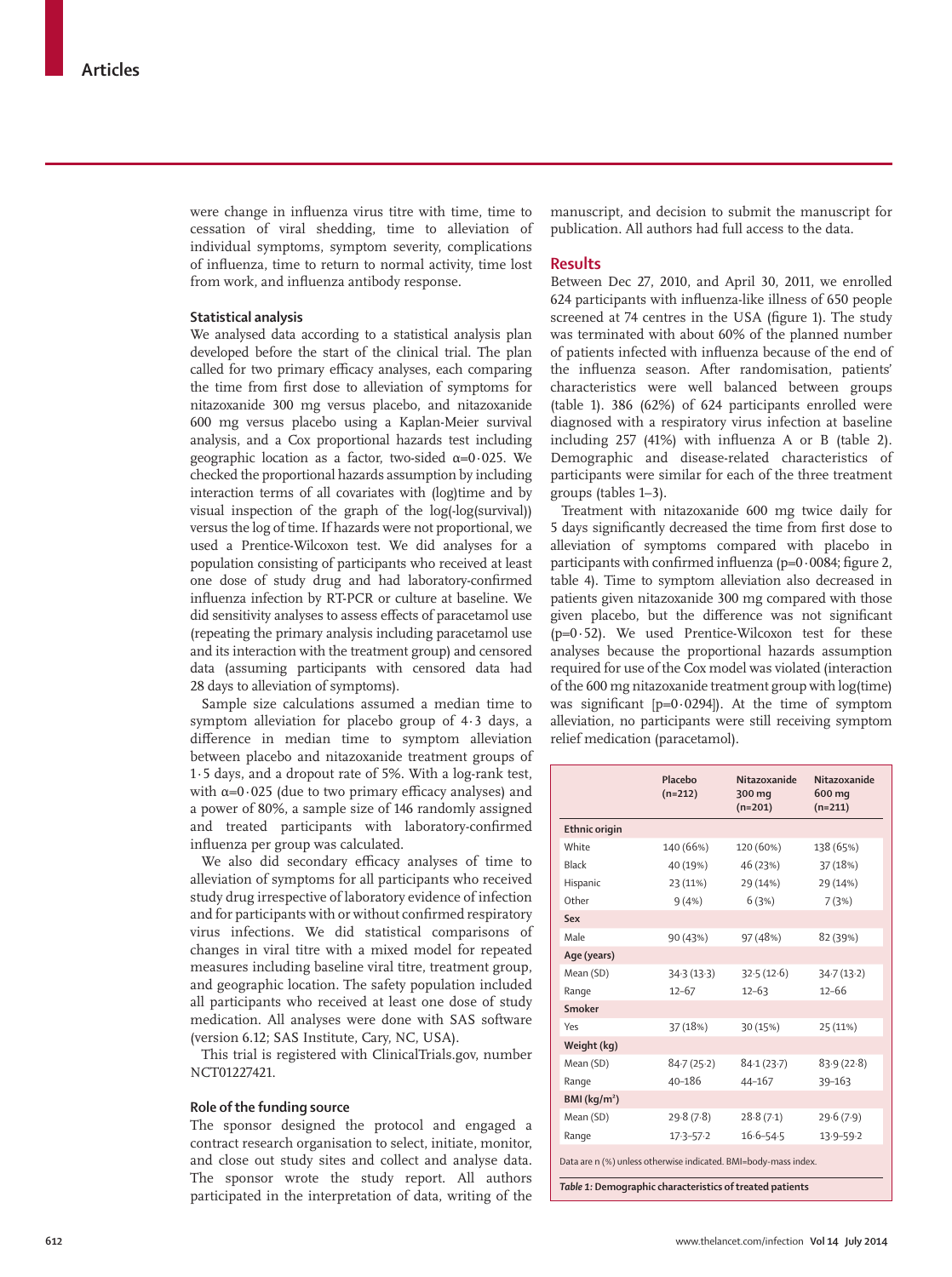We did sensitivity analyses in the population with confirmed influenza to assess the effects of censored data and use of paracetamol on the primary endpoint. For participants with censored data (dropouts or without symptom alleviation at last diary assessment, n=16), we assumed time to alleviation of symptoms of 28 days. In this analysis, results were similar to the primary efficacy analysis favouring nitazoxanide 600 mg compared with placebo (p=0·0062 [data not shown).

212 (82%) of 257 participants enrolled in the population with confirmed influenza reported taking paracetamol during the study as allowed by the study protocol. Proportions of participants taking paracetamol were similar in the three treatment groups: 73 (82%) of 89 participants in the placebo group, 74 (83%) of 89 in the nitazoxanide 300 mg group, and 65 (82%) of 79 in the nitazoxanide 600 mg group. When we repeated the primary analysis including paracetamol use and its interaction with the treatment group, participants receiving nitazoxanide 600 mg had a shorter time to symptom alleviation than did those receiving placebo  $(p=0.0085)$ .

|                       | Placebo<br>$(n=212)$ | Nitazoxanide<br>300 mg<br>$(n=201)$ | Nitazoxanide<br>600 mg<br>$(n=211)$ |
|-----------------------|----------------------|-------------------------------------|-------------------------------------|
| Influenza A or B      | 89 (42%)             | 89 (44%)                            | 79 (37%)                            |
| Influenza A           | 62 (29%)             | 63 (31%)                            | 56 (27%)                            |
| 2009 H1N1             | 37 (17%)             | 31 (15%)                            | 38 (18%)                            |
| H3                    | 18 (8%)              | 20 (10%)                            | 13 (6%)                             |
| Subtype undetermined* | 7(3%)                | 12 (6%)                             | 5(2%)                               |
| Influenza B           | 26(12%)              | 26 (13%)                            | 22 (10%)                            |
| Influenza A and B     | $1(-1%)$             | $\Omega$                            | $1(-1%)$                            |
| Rhinovirus            | 25 (12%)             | 34 (17%)                            | 29 (14%)                            |
| All coronavirus       | 6(3%)                | 3(1%)                               | 6(3%)                               |
| Coronavirus (229E)    | $\Omega$             | $1(-1%)$                            | $1(-1%)$                            |
| Coronavirus (HKU1)    | $1(-1%)$             | $1(-1%)$                            | 0                                   |
| Coronavirus (NL63)    | 4(2%)                | $1(-1%)$                            | 2(1%)                               |
| Coronavirus (OC43)    | $1(-1%)$             | $1(-1%)$                            | 3(1%)                               |
| <b>All RSV</b>        | 6(3%)                | 4(2%)                               | 4(2%)                               |
| <b>RSVA</b>           | 2(1%)                | $1(-1%)$                            | $1(-1%)$                            |
| <b>RSVB</b>           | 3(1%)                | 2(1%)                               | 2(1%)                               |
| Subtype undetermined  | $1(-1%)$             | $1(-1%)$                            | $1(-1%)$                            |
| All parainfluenza     | 6(3%)                | $1(-1%)$                            | 5(2%)                               |
| Parainfluenza (1)     | $\Omega$             | $\Omega$                            | $1(-1%)$                            |
| Parainfluenza (2)     | 2(1%)                | $\Omega$                            | $\Omega$                            |
| Parainfluenza (3)     | 3(1%)                | $1(-1%)$                            | 3(1%)                               |
| Parainfluenza (4)     | $1(-1%)$             | $\mathbf 0$                         | $1(-1%)$                            |
| hMPV                  | 5(2%)                | 4(2%)                               | $\mathbf{0}$                        |
| Adenovirus            | $1(1\%)$             | $1(-1%)$                            | 0                                   |
| No virus identified   | 79 (37%)             | 69 (34%)                            | 90 (43%)                            |

Data are n (%). RSV=respiratory syncytial virus. hMPV=human metapneumovirus. \*Influenza A-positive, but neither H1 nor H3 based upon RT-PCR method (Luminex xTag RVP v1).

**Table 2: Viruses identified at baseline** 

In this study, we enrolled participants within 48 h of symptom onset, whereas in studies of neuraminidase inhibitors participants were enrolled within 36 h.<sup>8,9,11</sup> To assess the effect of this variable, we analysed participants enrolled within 36 h of symptom onset. In these post-hoc analyses, differences (nitazoxanide 600 mg *vs* placebo) in

| Ethnic origin<br>White<br>Black                                                                                                         | 67 (75%)       |               |                 |  |  |  |  |  |  |
|-----------------------------------------------------------------------------------------------------------------------------------------|----------------|---------------|-----------------|--|--|--|--|--|--|
|                                                                                                                                         |                |               |                 |  |  |  |  |  |  |
|                                                                                                                                         |                | 61 (68%)      | 59 (75%)        |  |  |  |  |  |  |
|                                                                                                                                         | 10 (11%)       | 13 (15%)      | 11 (14%)        |  |  |  |  |  |  |
| Hispanic                                                                                                                                | 6(7%)          | 11 (12%)      | 5(6%)           |  |  |  |  |  |  |
| Other                                                                                                                                   | 6(7%)          | 4(5%)         | 4(5%)           |  |  |  |  |  |  |
| Sex                                                                                                                                     |                |               |                 |  |  |  |  |  |  |
| Male                                                                                                                                    | 43 (48%)       | 40 (45%)      | 36 (46%)        |  |  |  |  |  |  |
| Age (years)                                                                                                                             |                |               |                 |  |  |  |  |  |  |
| Mean (SD)                                                                                                                               | 32.2(12.4)     | 31.6(12.9)    | 33.2(14.1)      |  |  |  |  |  |  |
| Range                                                                                                                                   | $12 - 65$      | $12 - 63$     | $12 - 66$       |  |  |  |  |  |  |
| Smoker                                                                                                                                  |                |               |                 |  |  |  |  |  |  |
| Yes                                                                                                                                     | 17 (19%)       | 9(10%)        | 9(11%)          |  |  |  |  |  |  |
| Weight (kg)                                                                                                                             |                |               |                 |  |  |  |  |  |  |
| Mean (SD)                                                                                                                               | $82 - 7(24-9)$ | 80.8(24.6)    | 81.8(23.3)      |  |  |  |  |  |  |
| Range                                                                                                                                   | 41-171         | 44-167        | 39-148          |  |  |  |  |  |  |
| BMI ( $kg/m2$ )                                                                                                                         |                |               |                 |  |  |  |  |  |  |
| Mean (SD)                                                                                                                               | 28.9(7.7)      | 27.7(7.0)     | 28.1(7.7)       |  |  |  |  |  |  |
| Range                                                                                                                                   | $17.3 - 55.7$  | $16.8 - 54.5$ | $13.9 - 52 - 6$ |  |  |  |  |  |  |
| Duration of symptoms (h)                                                                                                                |                |               |                 |  |  |  |  |  |  |
| Mean (SD)                                                                                                                               | 28.1(11.0)     | 28.7(12.5)    | 27.3(11.5)      |  |  |  |  |  |  |
| Range                                                                                                                                   | $5 - 50$       | $3 - 49$      | $4 - 59$        |  |  |  |  |  |  |
| <b>Cause of illness</b>                                                                                                                 |                |               |                 |  |  |  |  |  |  |
| Influenza A                                                                                                                             | 62 (70%)       | 63 (71%)      | 56 (71%)        |  |  |  |  |  |  |
| 2009 H1N1                                                                                                                               | 37 (42%)       | 31 (35%)      | 38 (48%)        |  |  |  |  |  |  |
| H3N2                                                                                                                                    | 18 (20%)       | 20 (22%)      | 13 (16%)        |  |  |  |  |  |  |
| Subtype undetermined                                                                                                                    | 7 (8%)         | 12 (13%)      | 5(6%)           |  |  |  |  |  |  |
| Influenza B                                                                                                                             | 26 (29%)       | 26 (29%)      | 22 (28%)        |  |  |  |  |  |  |
| Influenza A and B                                                                                                                       | 1(1%)          | 0             | 1(1%)           |  |  |  |  |  |  |
| Oral temperature (°C)                                                                                                                   |                |               |                 |  |  |  |  |  |  |
| Mean (SD)                                                                                                                               | 38.6(0.4)      | 38.6(0.4)     | 38.6(0.4)       |  |  |  |  |  |  |
| Range                                                                                                                                   | 100-104        | 100-103       | 100-103         |  |  |  |  |  |  |
| Symptom severity score, median (95% CI)                                                                                                 |                |               |                 |  |  |  |  |  |  |
| Runny nose                                                                                                                              | $2(1-2)$       | $1(1-2)$      | $2(1-2)$        |  |  |  |  |  |  |
| Nasal congestion                                                                                                                        | $2(2-2)$       | $2(2-2)$      | $2(1-2)$        |  |  |  |  |  |  |
| Sore throat                                                                                                                             | $2(2-2)$       | $2(1-2)$      | $2(1-2)$        |  |  |  |  |  |  |
| Cough                                                                                                                                   | $2(2-2)$       | $2(2-3)$      | $2.5(2-3)$      |  |  |  |  |  |  |
| Headache                                                                                                                                | $2(2-2)$       | $2(2-3)$      | $2(2-2)$        |  |  |  |  |  |  |
| Myalqia                                                                                                                                 | $2.5(2-3)$     | $3(2-3)$      | $2(2-3)$        |  |  |  |  |  |  |
| Tiredness or fatique                                                                                                                    | $3(2-3)$       | $3(2-3)$      | $3(2-3)$        |  |  |  |  |  |  |
| Fever                                                                                                                                   | $2(1-2)$       | $3(2-3)$      | $2(2-3)$        |  |  |  |  |  |  |
| Sweats/chills                                                                                                                           | $2(2-2)$       | $2(2-3)$      | $2(2-3)$        |  |  |  |  |  |  |
| Data are n (%) unless otherwise indicated. BMI=body-mass index.<br>Table 3: Demographic and baseline disease characteristics (confirmed |                |               |                 |  |  |  |  |  |  |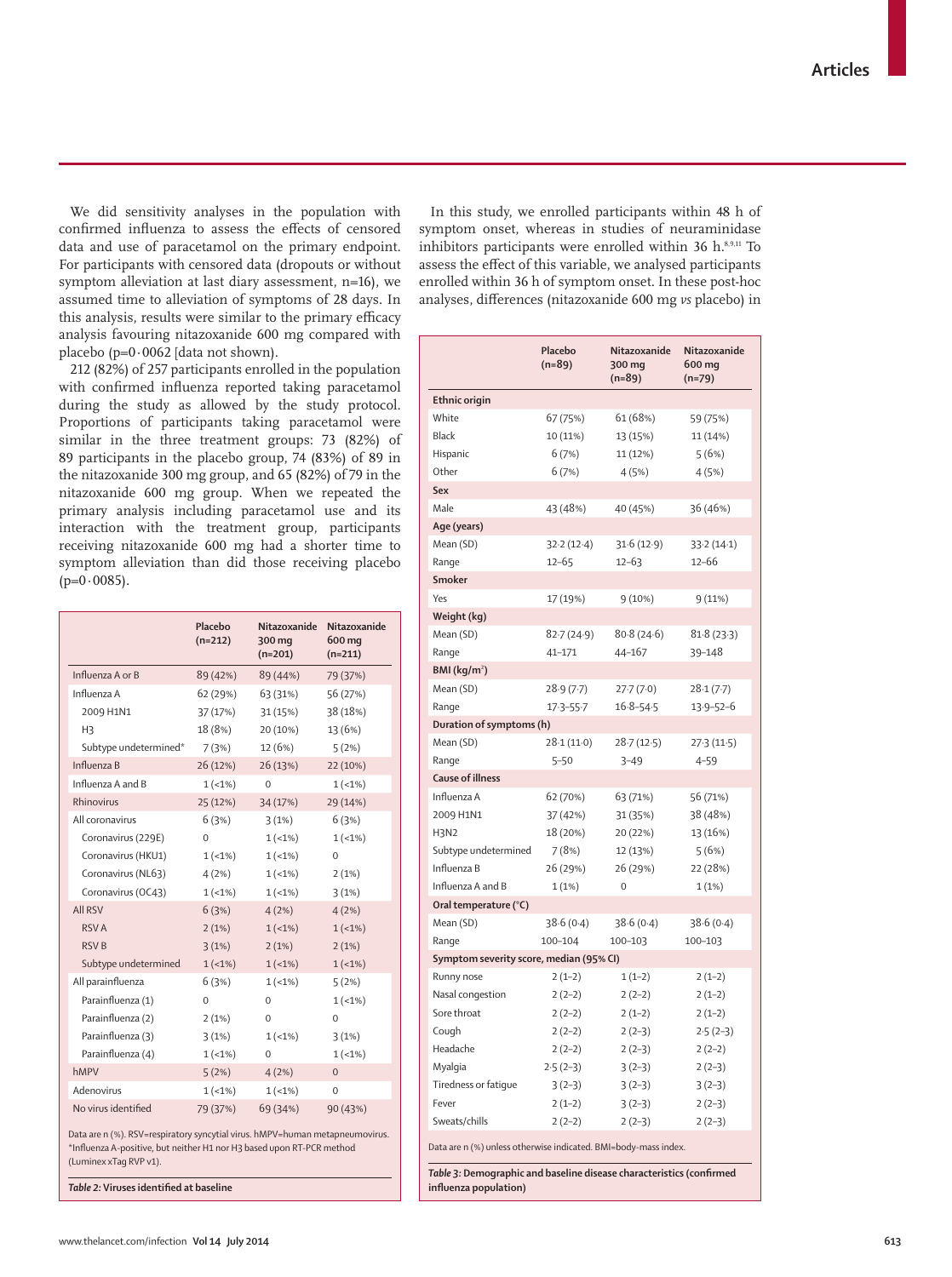median time to symptom alleviation were extended to  $26·3$  h for participants infected with confirmed influenza and 21·0 h for all treated participants (table 4).

Responses for subgroups infected with influenza A or B were similar (table 4). In analyses of 624 participants treated and 238 (38%) participants with no virus identified at baseline, time from first dose to alleviation of symptoms was significantly lower in the 600 mg group than in the placebo group (table 4). We investigated too few participants infected with other individual viral infections to make meaningful analyses.

Another difference between the design of this study and earlier studies of the neuraminidase inhibitors was the scoring of nine symptoms instead of seven.8,9 Use of two



*Figure 2:* **Kaplan-Meier plot of time from first dose to alleviation of symptoms for patients with confirmed influenza**

additional symptoms, runny nose and sweats or chills, only affected the time to alleviation of symptoms for six participants (three given placebo, one given nitazoxanide 300 mg, and two given nitazoxanide 600 mg). Analysis based on the seven symptoms used in the oseltamivir studies showed median times to alleviation of symptoms of 115·9 h (95% CI 108–121) for the placebo group, 109·1 h (96–130,  $p=0.58$ ) for the nitazoxanide 300 mg treatment group, and  $95·5 h$  (84–108, p=0 $·0074$ ) for the nitazoxanide 600 mg treatment group.

At baseline, cough and nasal congestion were the most persistent symptoms in participants infected with influenza. The median time to alleviation in the placebo group for cough was 104 h (95% CI 84–111) and for nasal congestion was 81 h (67–92). Treatment with nitazoxanide 600 mg was associated with a decrease in the median duration of these symptoms to 84 h (95% CI 60–104) for cough and to 60 h (48–74) for nasal congestion.

For nine symptoms, in participants infected with influenza, mean symptom score-hours (symptom severity score multiplied by hours) summed for every participant from baseline to alleviation of symptoms were 1221 (592 SD) for the placebo group, 1305 (765) for the nitazoxanide 300 mg treatment group, and 1125 (681) for the nitazoxanide 600 mg treatment group, whereas in all treated participants, the score-hours were 1232 (1028) for the placebo group, 1171 (972) for the 300 mg treatment group, and 1045 (661) for the 600 mg treatment group.

Complications of influenza (bronchitis, sinusitis, otitis, pneumonia, and pleurisy) were fairly uncommon in this population. The frequency was not significantly different between treatment groups: 15 events (7%) for placebo, compared with 20 (10%) for the nitazoxanide 300 mg treatment group ( $p=0.38$ ), and 11 (5%) for the nitazoxanide 600 mg treatment group (p=0·54).

We obtained daily nasopharyngeal swabs at baseline and on days 2–5 for 113 participants (41 in the placebo group, 33 in the nitazoxanide 300 mg treatment group, and 39 in the nitazoxanide 600 mg treatment group).  $TCID<sub>50</sub>$  viral titres significantly decreased during treatment in the nitazoxanide 600 mg group compared with placebo group ( $p=0.0006$ ; figure 3). Reductions of

|                                                | Placebo      |                     |     | Nitazoxanide 300 mg   |               | Nitazoxanide 600 mg |                           |          |
|------------------------------------------------|--------------|---------------------|-----|-----------------------|---------------|---------------------|---------------------------|----------|
|                                                | $\mathsf{n}$ | Median (95% CI)     | n   | Median (95% CI)       | $p$ value $*$ | $\mathsf{n}$        | Median (95% CI)           | p value* |
| Confirmed influenza (primary analysis)         | 89           | 116.7 (108.1-122.1) | 89  | 109.1 (96.1-129.5)    | 0.52          | 79                  | $95.5(84.0 - 108.0)$      | 0.0084   |
| Enrolled within 36 h of symptom onset (subset) | 70           | 117-3 (107-7-122-1) | 63  | 108.1 (92.4-120.1)    | 0.56          | 61                  | $91.0(84.0 - 108.0)$      | 0.047    |
| Influenza A (subset)                           | 62           | 117.3 (108.0-124.2) | 63  | $109.1(96.0 - 120.5)$ | 0.23          | 56                  | $98.0(91.0 - 111.4)$      | 0.042    |
| Influenza B (subset)                           | 26           | 115.5 (105.1-123.5) | 26  | 109.8 (93.4-144.2)    | 0.65          | 22                  | 84.0 (79.9-108.0)         | 0.096    |
| All treated participants (secondary analysis)  | 212          | 108.2 (104.3-119.0) | 201 | 104.9 (95.5-110.3)    | 0.32          | 211                 | $94.9(86.1 - 106.3)$      | 0.0052   |
| Enrolled within 36 h of symptom onset (subset) | 159          | 1077 (96.0-116.7)   | 153 | 103.1 (93.7-110.3)    | 0.47          | 155                 | $86 - 7(79 - 3 - 95 - 5)$ | 0.0037   |
| No documented virus (subset)                   | 79           | 105.7 (91.4-130.9)  | 69  | 94.5 (79.1-109.5)     | 0.08          | 90                  | $88.4(72.2 - 106.3)$      | 0.021    |
| *p values are comparisons with placebo.        |              |                     |     |                       |               |                     |                           |          |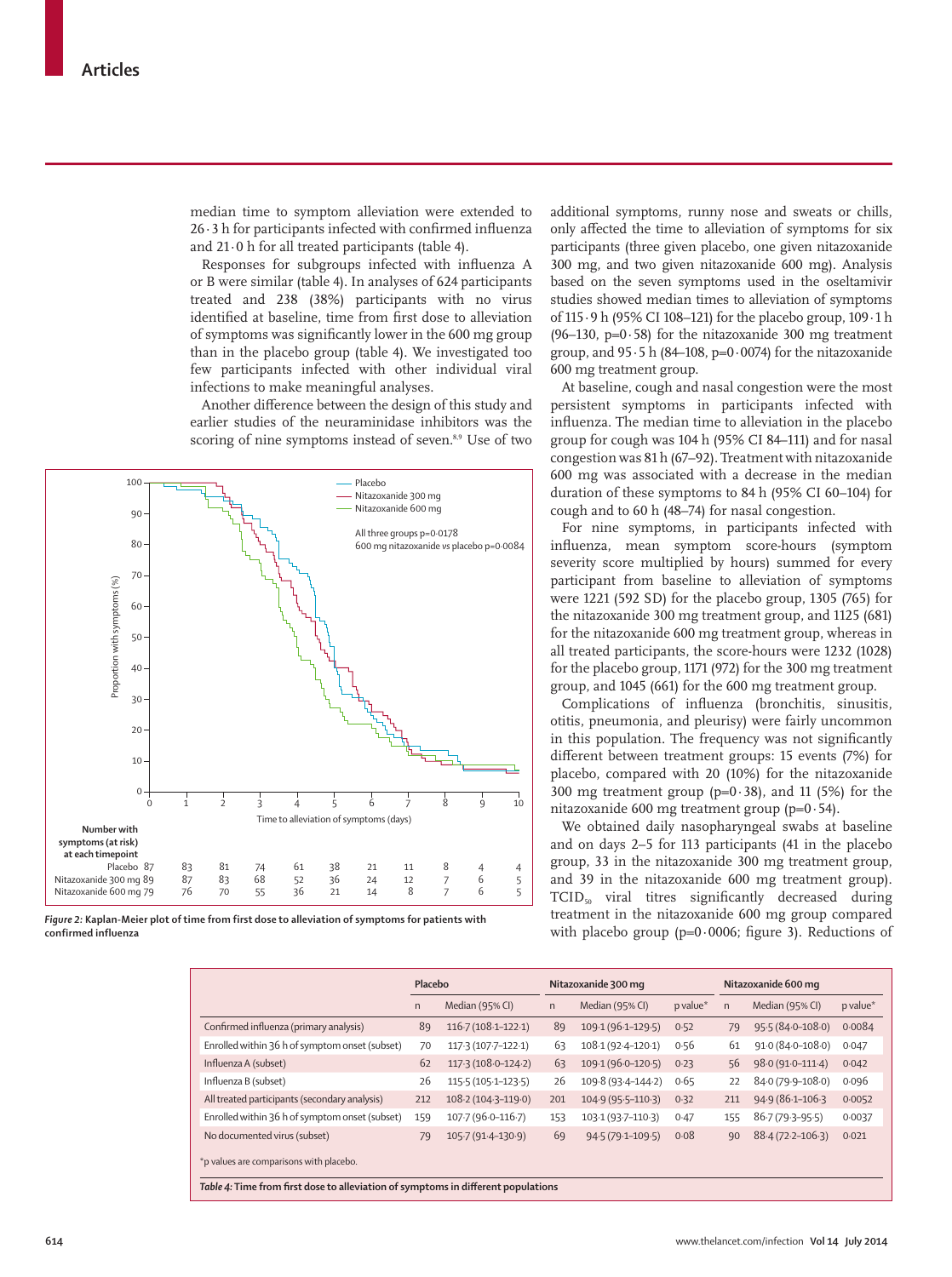roughly 1  $log_{10}$  were apparent within 24 h after initiation of treatment for the nitazoxanide 600 mg group and continued until day 5 when viral shedding stopped for almost all participants in the placebo group. Reductions in  $TCID_{50}$  viral titres were also recorded for the nitazoxanide 300 mg treatment group compared with the placebo group, although these differences were not as large as for the nitazoxanide 600 mg treatment group and were not significant (figure 3). Reductions in viral titres detected by  $TCID<sub>50</sub>$  were similar to those dectected by RT-PCR except that the magnitude of reductions were somewhat smaller when measured by RT-PCR, which also detects non-infectious virus particles. Median times to cessation of viral shedding were 91·3 h (95% CI 67·5–96·0) for the placebo group, 77·0 h (48·0–95·5) for the nitazoxanide 300 mg treatment group, and 71·8 h (55·0–96·0) for the nitazoxanide 600 mg treatment group. At day 7, only one participant (placebo group) was positive for influenza infection by viral culture. Influenza virus was detected by RT-PCR in samples from day 7 for 23 (39%) of 59 patients in the placebo group, 17 (19%) of 73 patients in the nitazoxanide 300 mg treatment group, and 15 (24%) of 63 patients in the 600 mg treatment group.

We cultured influenza viruses from nasopharyngeal swabs taken on day 5 from 13 participants treated with nitazoxanide. Viruses present in all 13 samples were inhibited by tizoxanide, with effective concentrations EC50 and EC90 similar to those inhibiting viruses present in the corresponding baseline samples (data not shown).

To assess potential effect of treatment on humoral immune response, we measured antibody titres at baseline and day 28 for participants with laboratory-confirmed influenza by RT-PCR or viral culture at baseline. We noted no significant differences in antibody titre change from baseline to day 28 or in the proportions of participants with laboratory-confirmed influenza seroprotected (antibody titre ≥40) or seroconverted (four-fold increase in antibody titre) at day 28 between the treatment groups. Seroconversion rates were 34 (49%) of 70 participants for the placebo group, 36 (58%) of 62 for the nitazoxanide 300 mg treatment group, and 36 (55%) of 65 for the nitazoxanide 600 mg treatment groups (p=0·52).

We analysed plasma concentrations of tizoxanide during the first 12 h after dosing on the morning of day 2 for six participants treated with nitazoxanide 300 mg and ten participants treated with nitazoxanide 600 mg. Mean maximum plasma concentrations of tizoxanide were 2·46 μg/mL (SD 1·36) for the nitazoxanide 300 mg group and  $4.60 \mu$ g/mL  $(3.61)$  for the nitazoxanide 600 mg, and mean trough concentrations were 0·121 μg/mL (0·09) for the nitazoxanide 300 mg treatment group and 0·795 μg/mL (1·97) for the nitazoxanide 600 mg group. Mean area under the curve  $(AUC_{0-12 h})$  for tizoxanide plasma concentrations were  $12.6 \mu g \times h/mL$  (SD 9.2) for the nitazoxanide 300 mg group and  $29.1 \mu g \times h/mL$  $(33.8)$  for the nitazoxanide 600 mg group.



Figure 3: Mean change in TCID<sub>50</sub> viral titre from baseline

Analysis of change in TCID<sub>50</sub> viral titre for participants with confirmed influenza that we took daily nasopharyngeal swabs from. Statistical comparison with mixed model for repeated measures including baseline viral titre, treatment group, and geographic location: p=0.0006 for the difference between nitazoxanide 600 mg and placebo, p=0·1553 for the difference between nitazoxanide 300 mg and placebo.

259 participants (93 in the placebo group, 73 in the nitazoxanide 300 mg treatment group, and 93 in the nitazoxanide 600 mg treatment group) had a total of 545 adverse events. No life-threatening events were reported, and only 22 (4%) events were classified as severe (eight [4%] of 212 in the placebo group, six [3%] of 201 in the nitazoxanide 300 mg treatment group, eight [4%] of 211 in the nitazoxanide 600 mg treatment group). The frequency of adverse events was similar between the three treatment groups (table 5). Eight  $(3.8\%)$  of 212 participants in the placebo group discontinued treatment because of an adverse event compared with two (1%) of 201 in the nitazoxanide 300 mg group and two (<1%) of 211 in the nitazoxanide 600 mg group. Laboratory values did not change significantly for any of the treatment groups (data not shown). Chromaturia (yellowish urine) was reported by six (3%) participants in the nitazoxanide 300 mg group and eight (4%) participants in the nitazoxanide 600 mg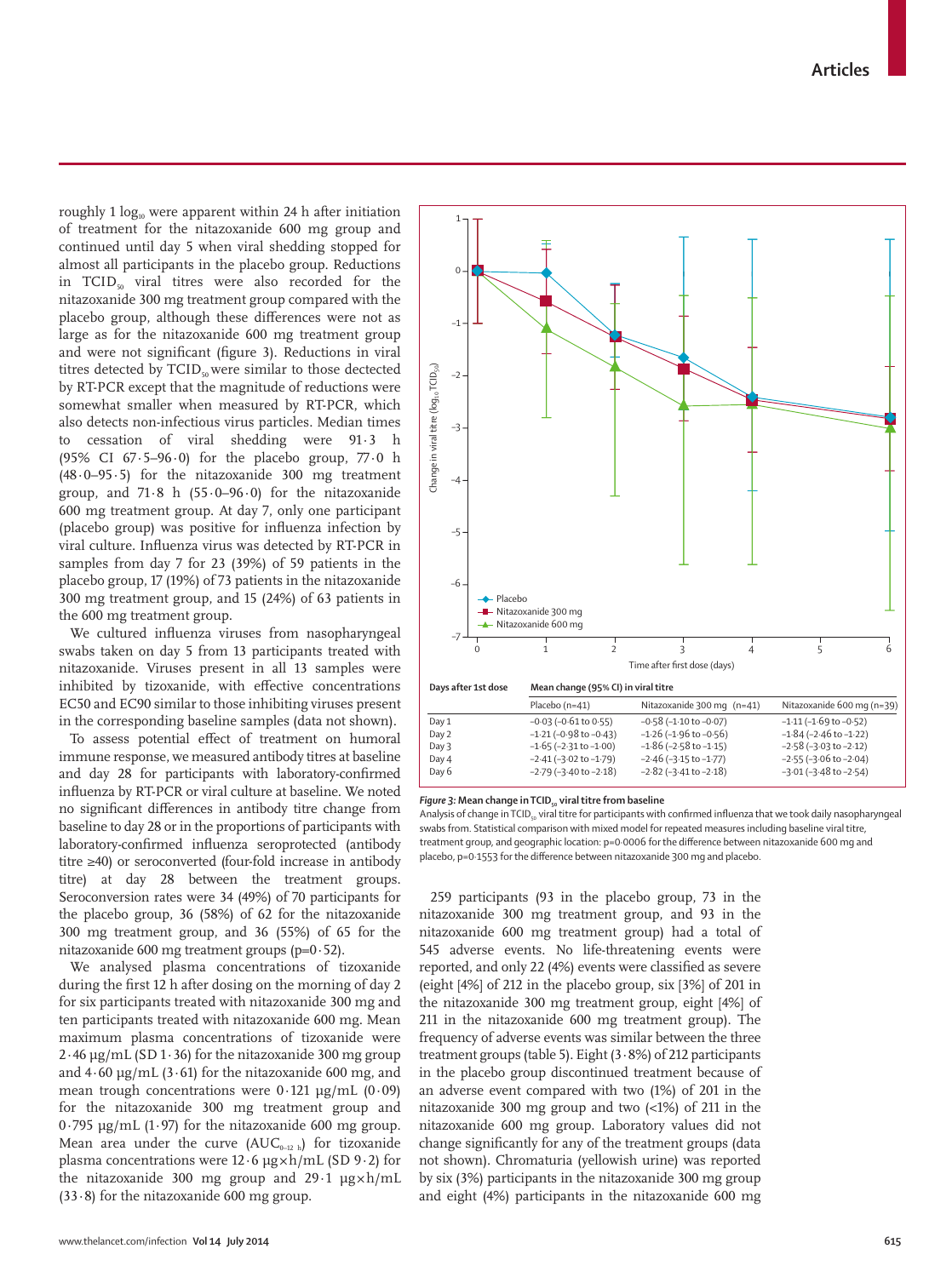|                                                                                             | Placebo<br>$(n=212)$ | Nitazoxanide<br>300 mg<br>$(n=201)$ | Nitazoxanide<br>600 mg<br>$(n=211)$ |  |  |  |
|---------------------------------------------------------------------------------------------|----------------------|-------------------------------------|-------------------------------------|--|--|--|
| Diarrhoea                                                                                   | 7(3%)                | 4(2%)                               | 17 (8%)                             |  |  |  |
| Headache                                                                                    | 24 (11%)             | 12 (6%)                             | 17 (8%)                             |  |  |  |
| <b>Bronchitis</b>                                                                           | 3(1%)                | 10 (5%)                             | 7(3%)                               |  |  |  |
| Oropharyngeal pain                                                                          | 7(3%)                | 5(2%)                               | 10 (5%)                             |  |  |  |
| Abdominal pain                                                                              | 7(3%)                | 4(2%)                               | 8(4%)                               |  |  |  |
| Vomiting                                                                                    | 2(1%)                | 3(1%)                               | 8(4%)                               |  |  |  |
| Chromaturia                                                                                 | $\overline{0}$       | 6(3%)                               | 8(4%)                               |  |  |  |
| Cough                                                                                       | 8(4%)                | 5(2%)                               | 8(4%)                               |  |  |  |
| Sinusitis                                                                                   | 8(4%)                | 6(3%)                               | 3(1%)                               |  |  |  |
| Nausea                                                                                      | 6(3%)                | $1(-1%)$                            | 6(3%)                               |  |  |  |
| Pyrexia                                                                                     | 5(2%)                | 4(2%)                               | 6(3%)                               |  |  |  |
| Rhinorrhoea                                                                                 | 7(3%)                | 5(2%)                               | 4(2%)                               |  |  |  |
| Liver function tests abnormal                                                               | 4(2%)                | 5(2%)                               | 5(2%)                               |  |  |  |
| Wheezing                                                                                    | 3(1%)                | 2(1%)                               | 5(2%)                               |  |  |  |
| Nasal congestion                                                                            | 5(2%)                | 3(1%)                               | 5(2%)                               |  |  |  |
| Insomnia                                                                                    | 4 (2%)               | $\Omega$                            | 5(2%)                               |  |  |  |
| Chills                                                                                      | $\Omega$             | 4(2%)                               | $1(-1%)$                            |  |  |  |
| Fatigue                                                                                     | 2(1%)                | 2(1%)                               | $\Omega$                            |  |  |  |
| Otitis media                                                                                | $\Omega$             | 4(2%)                               | $1(-1%)$                            |  |  |  |
| Dyspnoea                                                                                    | 3(1%)                | 2(1%)                               | 4(2%)                               |  |  |  |
| Ear pain                                                                                    | 3(1%)                | 2(1%)                               | 3(1%)                               |  |  |  |
| Musculoskeletal stiffness                                                                   | 6 (3%)               | $\Omega$                            | 3(1%)                               |  |  |  |
| Constipation                                                                                | $\Omega$             | 2(1%)                               | $\Omega$                            |  |  |  |
| Dry mouth                                                                                   | $\Omega$             | 2(1%)                               | $1(-1%)$                            |  |  |  |
| Nasopharyngitis                                                                             | $\Omega$             | 2(1%)                               | $1(-1%)$                            |  |  |  |
| Blood triglycerides increase                                                                | $\Omega$             | 2(1%)                               | $\Omega$                            |  |  |  |
| Lipase increase                                                                             | 2(1%)                | 2(1%)                               | $1(-1%)$                            |  |  |  |
| Poor quality sleep                                                                          | 0                    | 2(1%)                               | 0                                   |  |  |  |
| Respiratory tract congestion                                                                | $\overline{0}$       | 2(1%)                               | $\overline{0}$                      |  |  |  |
| Night sweats                                                                                | $1(-1%)$             | 2(1%)                               | $\Omega$                            |  |  |  |
| Data are number of patients (%).                                                            |                      |                                     |                                     |  |  |  |
| Table 5: Most common adverse events ( $\geq 1\%$ of participants in any<br>treatment group) |                      |                                     |                                     |  |  |  |

group compared with none in the placebo group. This event was probably attributed to the colour of nitazoxanide metabolites. Because of the mild nature and relative infrequency of chromaturia (14 [2%] of 624 participants enrolled), the blinding of the study was not affected.

#### **Discussion**

Treatment with nitazoxanide given orally 600 mg twice daily for 5 days beginning less than 48 h after symptom onset significantly reduced the time from first dose to alleviation of symptoms in participants aged 12–65 years with acute uncomplicated influenza. The 300 mg dose produced an intermediate response that did not significantly differ to that in the placebo group.

The trial was designed according to regulatory guidance and was consistent with previous trials of the neuraminidase inhibitors, oseltamivir and zanamivir (panel).8–27 Reductions in time to alleviation of symptoms

(median difference  $21 \cdot 2$  h for the 600 mg group) were in the range of those recorded in trials of neuraminadase inhibitors. $8-12,17-19$  Differences in the size of treatment effect from one trial to another could arise as a result of differences in study design (eg, duration of symptoms at time of enrolment, populations selected for analysis, use of paracetamol) or characteristics of circulating influenza strains (eg, pathogenicity, drug susceptibility). In this study, we enrolled participants within 48 h of symptom onset, whereas most clinical trials of neuraminidase inhibitors enrolled participants within 36 h of symptom onset. Time to symptom alleviation was fastest in the subset enrolled within 36 h of symptom onset into the nitazoxanide 600 mg group.

By contrast with studies of neuraminidase inhibitors, the results from this study show a potential treatment benefit in participants without influenza or other documented viral infection (17·3 h reduction in time to alleviation of symptoms for 600 mg *vs* placebo). Comparisons of treatment effect of nitazoxanide and neuraminidase inhibitors in participants with confirmed influenza infection or with or without other documented viral infections will be an interesting goal for future trials.

The adverse event profile of nitazoxanide is well known because it has been commercially available since 1996 in global markets for treatment of intestinal infections. This study used a new controlled-release formulation of nitazoxanide designed specifically to deliver drug into the blood and to the respiratory tract and to maintain blood concentrations for 12 h. In the 600 mg dose group, the drug was given at a dose that is 20% higher and for a duration of therapy that is 67% longer than the drug's approved dose for treatment of intestinal infections.<sup>6</sup> This increase in dose and duration did not result in any significant change in the known side-effect profile. Frequency or severity of adverse events did not significantly differ between participants in any group of the study.

The findings of this clinical trial need to be confirmed by other studies. Limitations of this study include the number of participants and the fact that they were all enrolled during a single influenza season. The absence of statistical significance for the 300 mg treatment group might reflect an absence of statistical power because only about 60% of the planned number of participants were recruited. Although this trial enrolled participants with influenza AH3N2, ApH1N1, and B, examination of the efficacy and safety of the drug against influenza strains from another season would be beneficial. The drug does not seem to be associated with resistance, as might be expected because of its mechanism of action, but further studies to assess the potential for resistance would be valuable. Furthermore, although this clinical trial has shown a treatment effect in otherwise healthy participants aged 12–65 years, the effect of the drug still needs to be studied in children and patients with serious illness or those at risk of influenza complications.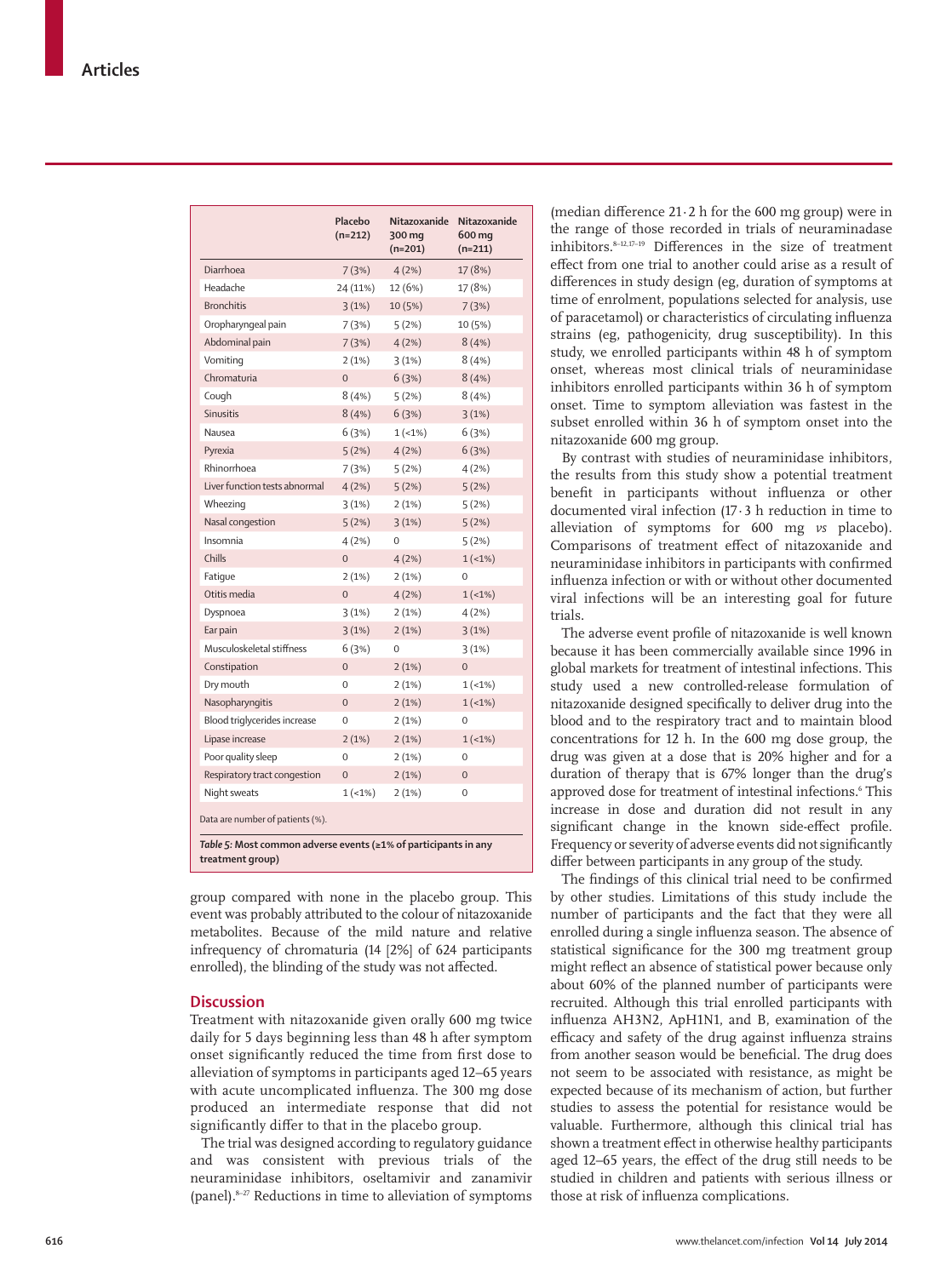#### *Panel:* **Research in context**

#### **Systematic review**

We searched PubMed for systematic reviews and meta-analyses published in English language between Jan 1, 2009, and Jan 29, 2014, with the search terms "influenza treatment", "influenza clinical trial", "oseltamivir", "zanamivir", and "neuraminidase inhibitor". With the same search terms, we also searched for articles published in English between Jan 1, 1990, and Jan 29, 2014, reporting placebo-controlled clinical trials of drugs for treatment of influenza. We identified nine systematic reviews or meta-analyses within the past 5 years related to the use of the neuraminidase inhibitors, oseltamivir and zanamivir, and we identified several articles reporting randomised placebo-controlled clinical trials reporting a treatment effect of oral oseltamivir, inhaled zanamivir, or intravenous peramivir<sup>8-12,17-26</sup> (another neuraminidase inhibitor) in reducing the time from first dose to alleviation of symptoms in participants with acute uncomplicated influenza. Articles have also reported beneficial treatment effect of oseltamivir and zanamivir in otherwise healthy children infected with influenza. Evidence to support treatment benefits of neuraminidase inhibitors in elderly and at-risk groups or their effects on rates of admission to hospital and mortality was insufficient.

#### **Interpretation**

In our trial, oral administration of nitazoxanide 600 mg twice daily for 5 days reduced the time to alleviation of symptoms of influenza in otherwise healthy adults and adolescents by roughly 1 day. Although many factors can affect the size of treatment effect observed in different clinical trials, the effect recorded in this trial is similar to that previously reported for the neuraminidase inhibitors. 8-12,17,18,27 Data from this trial suggest a treatment benefit of nitazoxanide in participants without influenza or other documented viral infection-a finding that has not been reported for the neuraminidase inhibitors. Importantly, nitazoxanide possesses a novel mechanism of action against influenza viruses. A new drug with a different mechanism of action could ultimately prove beneficial in overcoming resistance to neuraminidase inhibitors or in providing more potent therapy when used in combination with existing drugs. As a first step, it has been important to show effectiveness of nitazoxanide in a randomised placebo controlled trial by use of a method established for licensure of existing drugs. Further studies are warranted to confirm our findings and to assess efficacy of nitazoxanide alone or in combination with existing drugs in seriously ill patients and those at risk of influenza complications.

An international phase 3 clinical trial in participants with acute uncomplicated influenza is ongoing (NCT01610245), which is designed to compare nitazoxanide given orally 600 mg twice daily for 5 days with placebo and to compare the combination of nitazoxanide and oseltamivir with oseltamivir or

nitazoxanide given as monotherapy. Another trial in participants admitted to hospital with severe acute respiratory illness (NCT02057757) is in progress. These studies and others should provide additional information related to the value of the drug in the treatment of influenza and other viral respiratory infections.

#### **Contributors**

J-FR designed the study. JH, AH, MH, HR, and SS recruited participants and collected data. CG supervised the clinical virology work. All authors reviewed and interpreted the data. MB and J-FR drafted the report. All authors approved the final report.

#### **Declaration of interests**

JH, AH, MH, HR, SS, CG, and all other clinical investigators (members of the US Nitazoxanide Influenza Clinical Study Group) received honoraria for conducting the trial. J-FR and MB are employed by the study sponsor and J-FR owns an equity interest in the sponsor.

#### **Acknowledgments**

The clinical study was done in the USA under the US Food and Drug Administration IND #107 316. We thank Romark Laboratories LC, Tampa, FL, USA, for sponsoring the study; BARC USA, Lake Success, NY, USA, for serving as central laboratory for the study and doing laboratory safety and virology studies; SGS Life Science Services, Gaithersburg, MD, USA, for serving as contract research organisation for the study; and the laboratory of Gabriella Santoro, University of Rome Tor Vergata, Rome, Italy, for doing resistance testing. The international phase 3 clinical trial (NCT01610245) referred to in the Discussion section is funded in whole or in part with Federal funds from the US Department of Health and Human Services, Office of the Assistant Secretary for Preparedness and Response, Biomedical Advanced Research and Development Authority under contract HHSO100201300004C.

#### **References**

- 1 WHO. Infl uenza (Seasonal). Fact sheet number 211. March 2009. http://www.who.int/mediacentre/factsheets/fs211/en/index.html (accessed April 29, 2013)
- Thompson WW, Shay DK, Weintraub E, et al. Influenza-associated hospitalizations in the United States. *JAMA* 2004; **292**: 1333–40.
- Centers for Disease Control and Prevention. Estimates of deaths associated with seasonal influenza-United States, 1976-2007. *MMWR* 2010; **59:** 1057–62.
- 4 Rossignol JF, La Frazia S, Chiappa L, Ciucci A, Santoro MG. Thiazolides, a new class of anti-influenza molecules targeting viral hemagglutinin at the post-translational level. *J Biol Chem* 2009; **43:** 29798–808.
- 5 Belardo G, La Frazia S, Cenciarelli O, Carta S, Rossignol JF, Santoro MG. Nitazoxanide, a novel potential anti-influenza drug, acting in synergism with neuraminidase inhibitors. 49th Infectious Disease Society of America Annual Meeting; Boston, MA, USA; Oct 20–23 2011; [cited 2013 Apr 29]. Available from: https://idsa. confex.com/idsa/2011/webprogram/Paper31075.html
- Romark Laboratories, LC. Alinia prescribing information. Tampa, FL; October, 2011.
- US Department of Health and Human Services, Food and Drug Administration, Center for Drug Evaluation and Research (CDER). Guidance for Industry, Influenza: Developing Drugs for Treatment and/or Prophylaxis. Silver Spring: 2011. http://www.fda.gov/ downloads/Drugs/ GuidanceComplianceRegulatoryInformation/ Guidances/UCM091219.pdf (accessed April 29, 2013).
- Treanor JJ, Hayden FG, Vrooman PS, et al. Efficacy and safety of the oral neuraminidase inhibitor oseltamivir in treating acute infl uenza. *JAMA* 2000; **283:** 1016–24.
- Nicholson KG, Aoki FY, Ostherhaus AD, et al. Efficacy and safety of oseltamivir in treatment of acute influenza: a randomized controlled trial. Neuraminidase Inhibitor Flu Treatment Investigator Group. *Lancet* 2000; **355:** 1845–50.
- 10 Hayden FG, Osterhaus AD, Treanor JJ, et al. Efficacy and safety of the neuraminidase inhibitor zanamivir in the treatment of influenzavirus infections. GG167 Influenza Study Group. *N Engl J Med* 1997; **337:** 874–80.